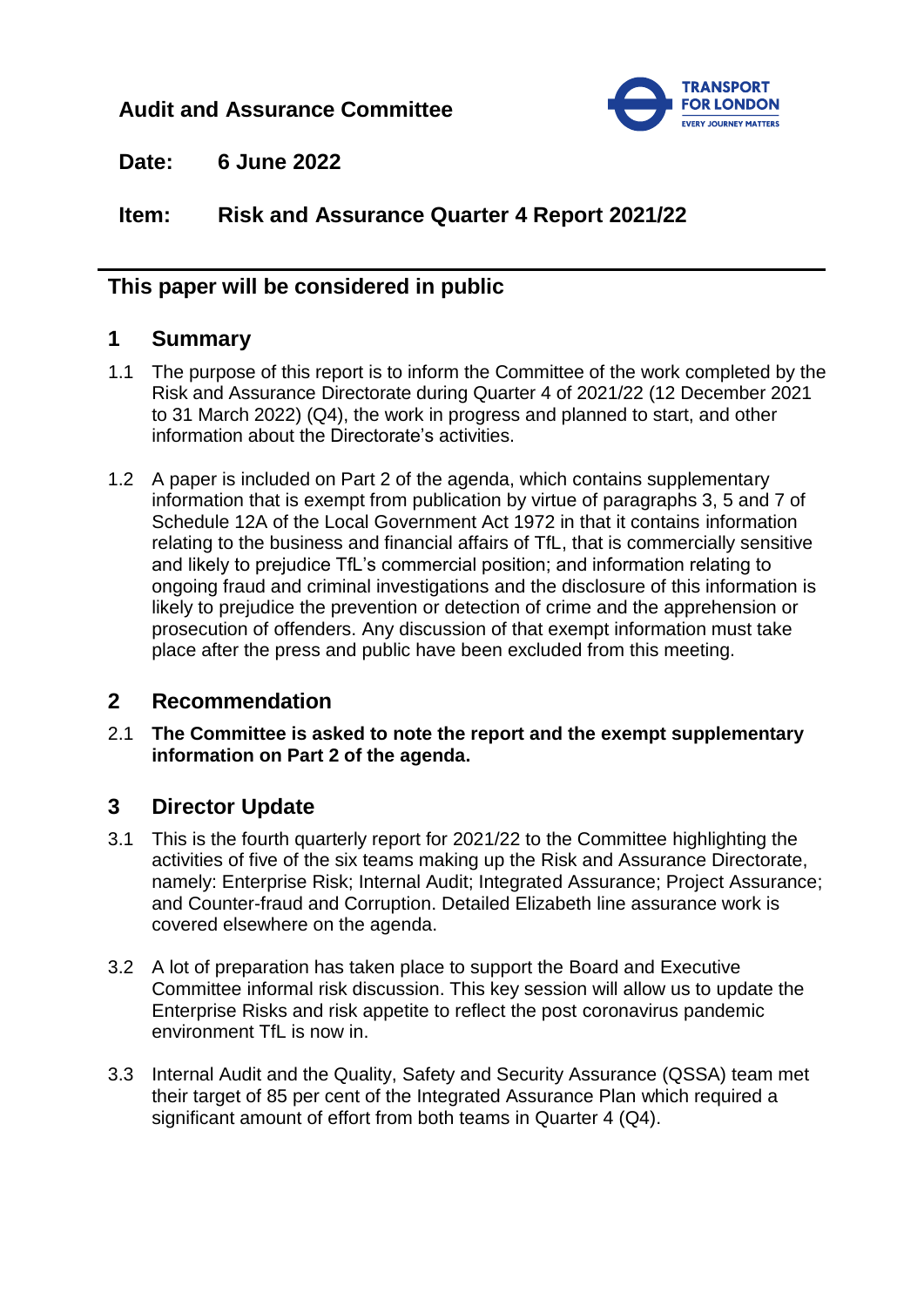- 3.4 In Project Assurance reviews, the most prevalent theme continues to be the significant impact that a lack of staff resources is having on successful project delivery. There is evidence of improvement in the Procurement and Commercial area, and the newly launched engineering resource management tool is a positive step.
- 3.5 A former London Underground Customer Service Assistant has been convicted of theft from TfL, following an appearance at Highbury Corner Magistrates' Court in March 2022. She pleaded guilty to a charge of theft of approximately £250,000<sup>1</sup> from Passenger Operated Machines, while on duty, at Kings Cross Underground station in November 2019. She was sentenced to six-months imprisonment, suspended for 12 months, and ordered to pay compensation to TfL of the full amount she had stolen.
- 3.6 We are in the process of adjusting all our systems to reflect the new Chief Officer structure and this quarter is a transition period where we have some data in the new structure and other sections in the old structure. For the next quarterly report everything will have transitioned to the new structure completely.

# **4 Enterprise Risk Management**

- 4.1 The following Level 0 Enterprise Risks reviews were facilitated by the team in the last quarter:
	- (a) Major safety, health or environmental incident or crisis (ER1);
	- (b) Attraction, retention and wellbeing of our employees (ER2); and
	- (c) Supply chain disruption (ER5).
- 4.2 The outcomes of the above risks will now go to the relevant Panels and Committees according to the agreed schedule for the 2022/23 financial year.
- 4.3 Discussions are ongoing to expand the Elizabeth line strategic risks list to include programme level 1 risks. The TfL Enterprise Risk Management process will be adopted and a combined view of Elizabeth line strategic risks will be reported to the Elizabeth Line Delivery Group.
- 4.4 The schedule of Enterprise Risks to be reviewed by the relevant Panel or Committee for 2022/23 has been revised in accordance with the new Executive Committee meeting dates and will be submitted to the next meeting for approval.
- 4.5 The list of Enterprise Risks has been included in Appendix 1.

## **5 Audit and Assurance**

5.1 In TfL, assurance is delivered in accordance with the 'three lines of defence' model:

 $\overline{a}$ 

<sup>&</sup>lt;sup>1</sup> Post meeting note – this was amended to £25,000.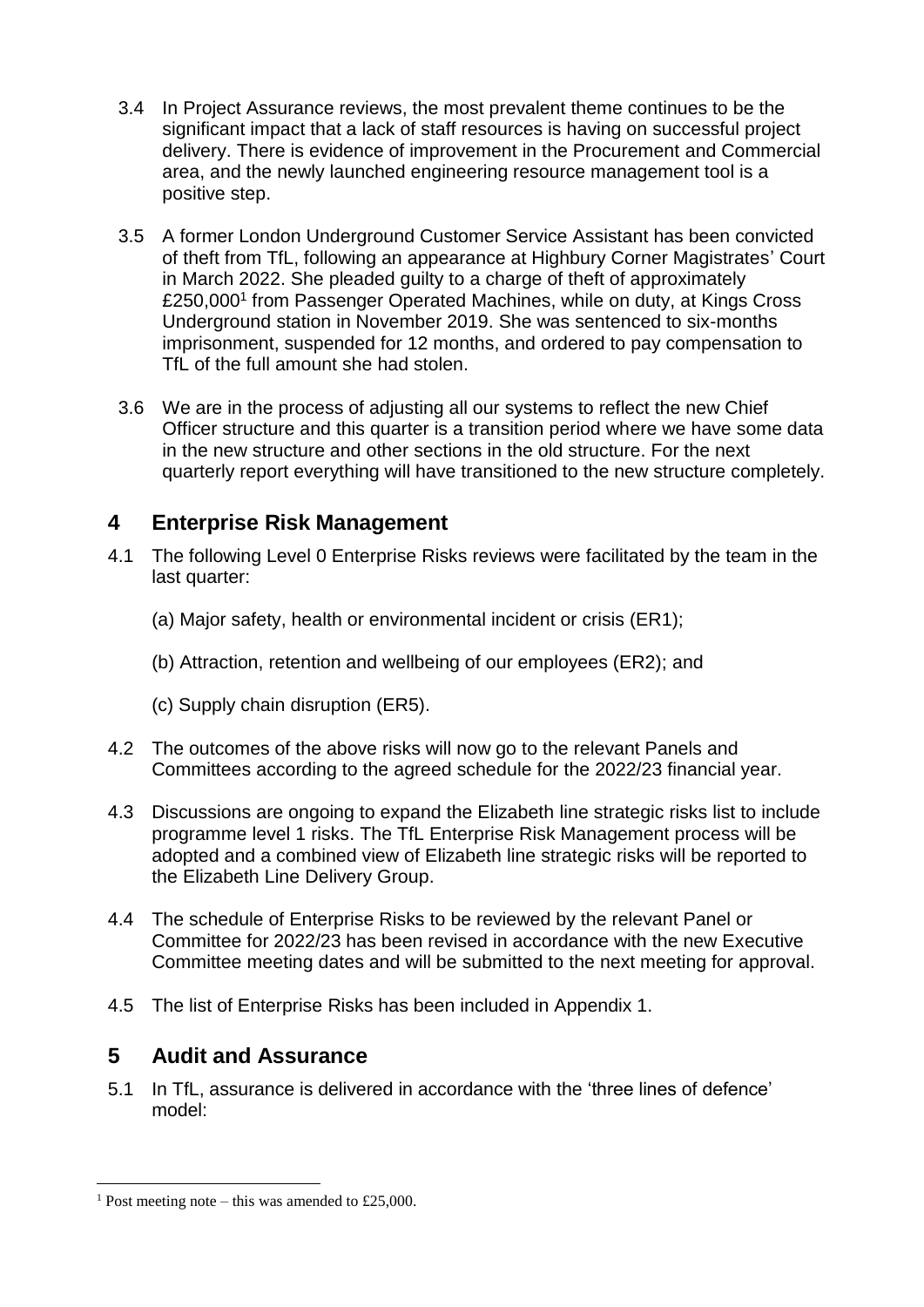- (a) First line of defence control and monitoring arrangements carried out by the functions responsible for managing the risks/controls;
- (b) Second line of defence typically assurance reviews, audit and inspection regimes carried out by teams separate from those responsible for managing the risks/controls, but reporting through the TfL management hierarchy; and
- (c) Third line of defence fully independent audit and review activities, typically with a strategic focus, and reporting to the Executive Committee, this Committee and other Committees and Panels.
- 5.2 Figure 1 below indicates the assurance activity for Q4 by team/group mapped against the Enterprise Risks (if a risk is not listed this means that no work has been completed against it during the year so far).

### **Figure 1 – Assurance activity mapped to Enterprise Risk**



### **Internal Audit**

- 5.3 Internal Audit provide third line assurance through independent, objective and evidence-based audits. A full list of audit reports issued in Q4 is at Appendix 2, audits in progress at Appendix 3, work planned to start in Q4 at Appendix 4, and details of changes to the audit plan at Appendix 5. The Internal Audit Q4 summary is included as Appendix 6. Appendices 2 to 5 exclude Elizabeth line audits, details of which are included in the Elizabeth line Programme Assurance paper elsewhere on the agenda.
- 5.4 The team have taken significant strides in making good progress on the plan. Close monitoring of delivery has ensured a delivery rate of 72 per cent of the programme to at least draft/final report out with the business by year end. There are eight audits with agreed delivery dates past the end of the 2021/22 financial year and this has been accounted for in our 2022/23 audit plan.
- 5.5 Fifteen audit reviews were completed in Q4. Five memos and 10 audit reports were issued (details are set out in Appendix 2). Of the 10 audit reports issued, three were rated as 'Adequately Controlled' and seven rated as 'Requires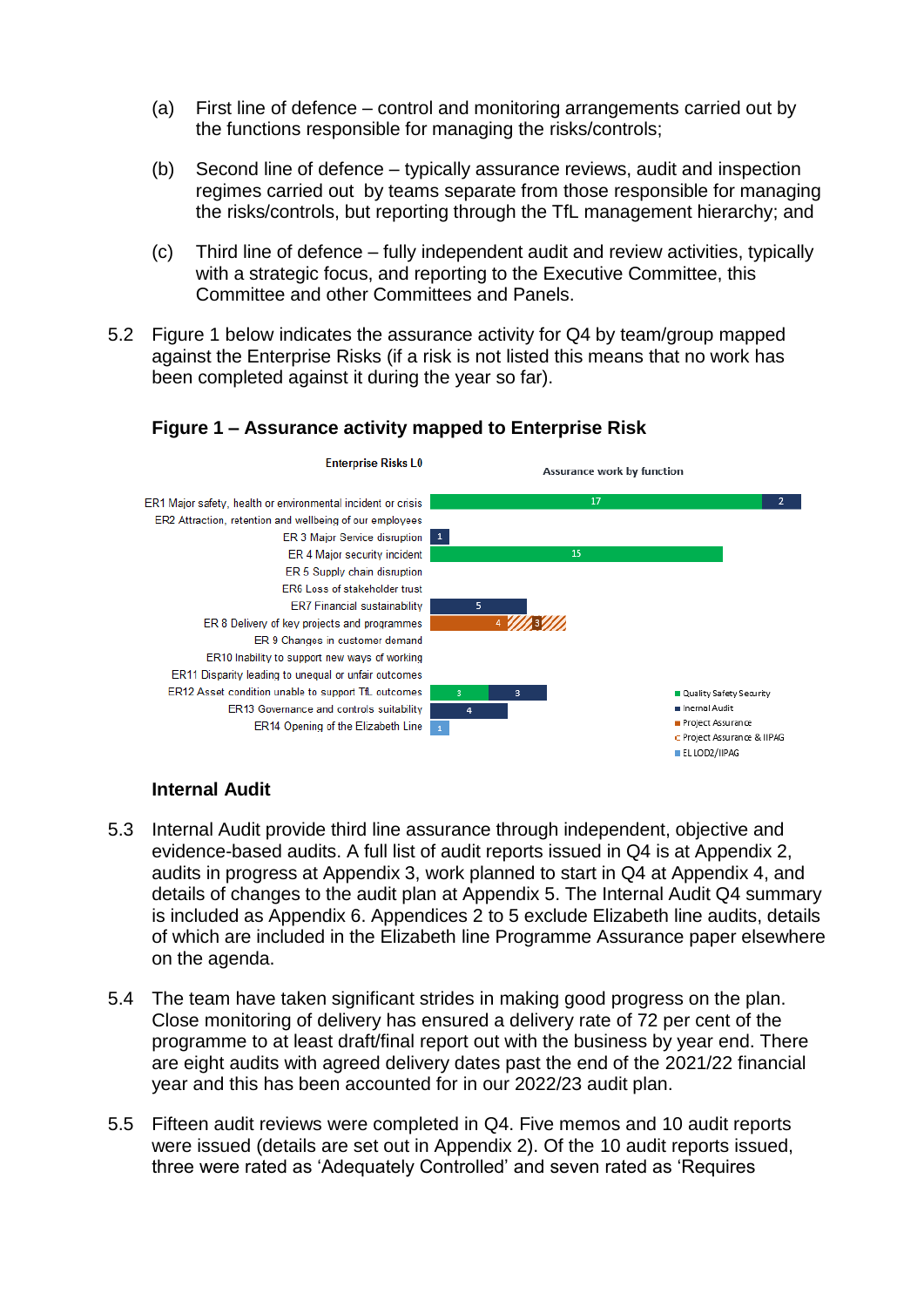Improvement'. Further details are provided in Appendix 6 and the business has accepted the findings for both audits and is working to close them out.

5.6 There were five changes to the audit plan (excluding Elizabeth line) in Q4: two were cancelled and there were three deferrals. Details are set out in Appendix 5.

### **Mayoral Directions**

5.6 There have been no Mayoral Directions this quarter.

#### **Management Actions**

- 5.7 The team monitors the completion of all Internal Audit management actions and confirms whether management has adequately addressed them. We report by Directorate on the percentage of actions closed on time over the past six periods. Appendix 6 provides additional information relating to action management trends over the last six periods. The percentage of actions closed on time has remained at 76 per cent (the same as at the end of Quarter 3 of 2021/22 (Q3). The percentage of actions given an extension for completion has reduced to 47 per cent (significantly lower than the figure of 65 per cent at the end of Q3.
- 5.8 Appendix 6 also includes information on overdue actions at the end of Q4. There are 10 actions arising from Internal Audits more than 60 days overdue at that date. Progress towards closing out actions is discussed with stakeholders regularly and there are valid reasons for those that are overdue.

#### **Quality, Safety and Security Assurance**

- 5.9 The QSSA team carries out second line of defence audits, primarily in relation to health and safety and engineering compliance, and compliance with Payment Card Industry Data Security Standards (PCI DSS). Audit reports issued by the team follow a similar system of audit conclusions and priority ratings for issues as the Internal Audit team.
- 5.10 A summary of work carried out by QSSA in Q4 is included as Appendix 7.
- 5.11 QSSA delivered 94 per cent of the audit plan in 2021/22 against a target of 85 per cent (see Appendix 7). This is better than projected at the end of Q3 and confirms resource planning and management of the audit plan is accurate. A more equal distribution of larger and smaller audits in the 2022/23 audit plan will eliminate the uneven audit delivery experienced in 2021/22.
- 5.12 Audits are only cancelled or deferred at the request of, or in agreement with the audit sponsor or risk owner with the decision rationale recorded in the audit database. In Q4 two audits were cancelled or deferred where assurance was no longer required or needed to be rescheduled. These both related to PCI DSS assurance and were due to the associated projects not yet being in a position to undertake assurance of the changes and will therefore be revisited at the relevant stage later in 2022.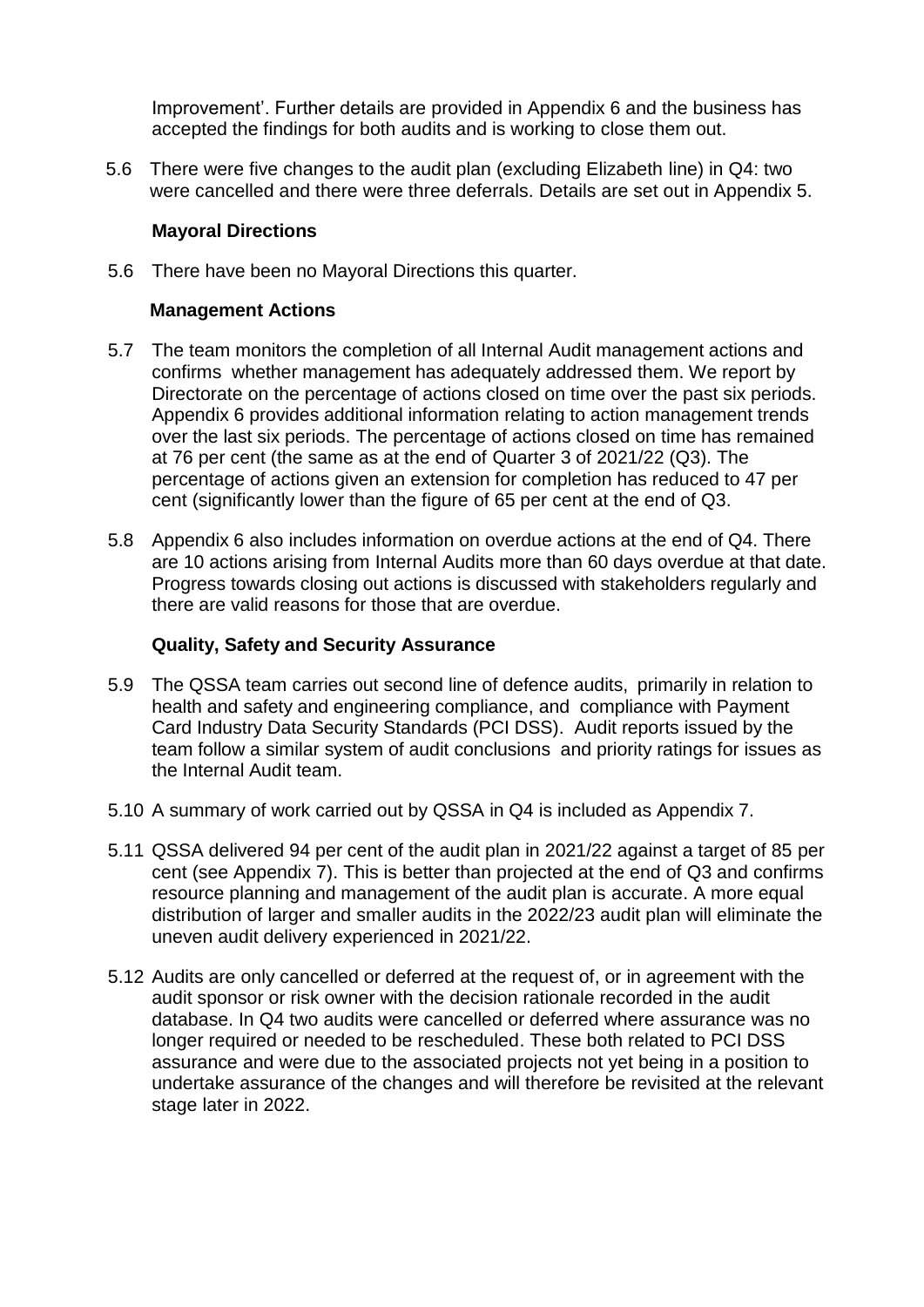- 5.13 There were 35 audits completed in Q4: Five Integrated System audits; 15 Topic audits; nine PCI DSS audits; five Network and Information Systems audits and one consultancy services report on a new ticketing device. Three were concluded as 'well controlled', 18 as 'adequately controlled', seven as 'requires improvement' and seven were 'not rated' (due to addressing several risks/subjects in one audit). Key findings are summarised below:
	- (a) TfL Lone Working (21 579) This was a pan-TfL review of how lone working is defined, assessed and managed in accordance with regulator and industry guidance. TfL's Management System content did not fully reflect the current health, safety and environment guidance. Training had been identified as a risk control but not fully implemented. Actions have been agreed and are in progress.
	- (b) Surface Transport Projects and Programmes Directorate Structures (21 761): Design and Construction Compliance – The audit considered how it is assured that construction complies with approved designs and quality requirements. Some key Construction Design and Management and quality documentation was either not available or not approved within defined timescales. Actions have been agreed and are in progress.
	- (c) LU Management of Rail Grinders (21 762) The audit assessed conformance to TfL standards when operating and maintaining rail grinders. Findings were raised relating to the availability of rail grinder approval and assurance documentation, all actions have been satisfactorily closed.
	- (d) Lessons Learnt Osterley Step-Free Access Project (21 774): Design and Construction – The audit was requested as a retrospective review of Pathway compliance to learn lessons with regard to the development of design and construction that ensures safety and technical compliance. Opportunities were identified to enhance assurance of the Principal Contractor's arrangements, the recording of non-conformances and lessons learnt. Actions have been agreed and are in progress.
	- (e) London Underground Railway Engineering Workshop and Trains Modifications Unit Competence Management System Compliance (21 760) – Critical areas of the training procedure had not been fully implemented, which effected the ability to meet the Office of Rail and Road guidance on competence management systems. Actions have been agreed and are in progress.
	- (f) London Overground Safety Authorisation (21 730) The audit reviewed compliance with safety, risk, competency and infrastructure protection elements of the Safety Authorisation document. Safety responsibilities of all key safety posts had not been documented. Controls related to Infrastructure Protection and Competence were working effectively. Three of four actions raised have been closed.
	- (g) London Overground Local Assessment of Network and Information System Regulation Compliance (21 796) – London Overground management and Cyber Security teams requested this audit to assist in the completion of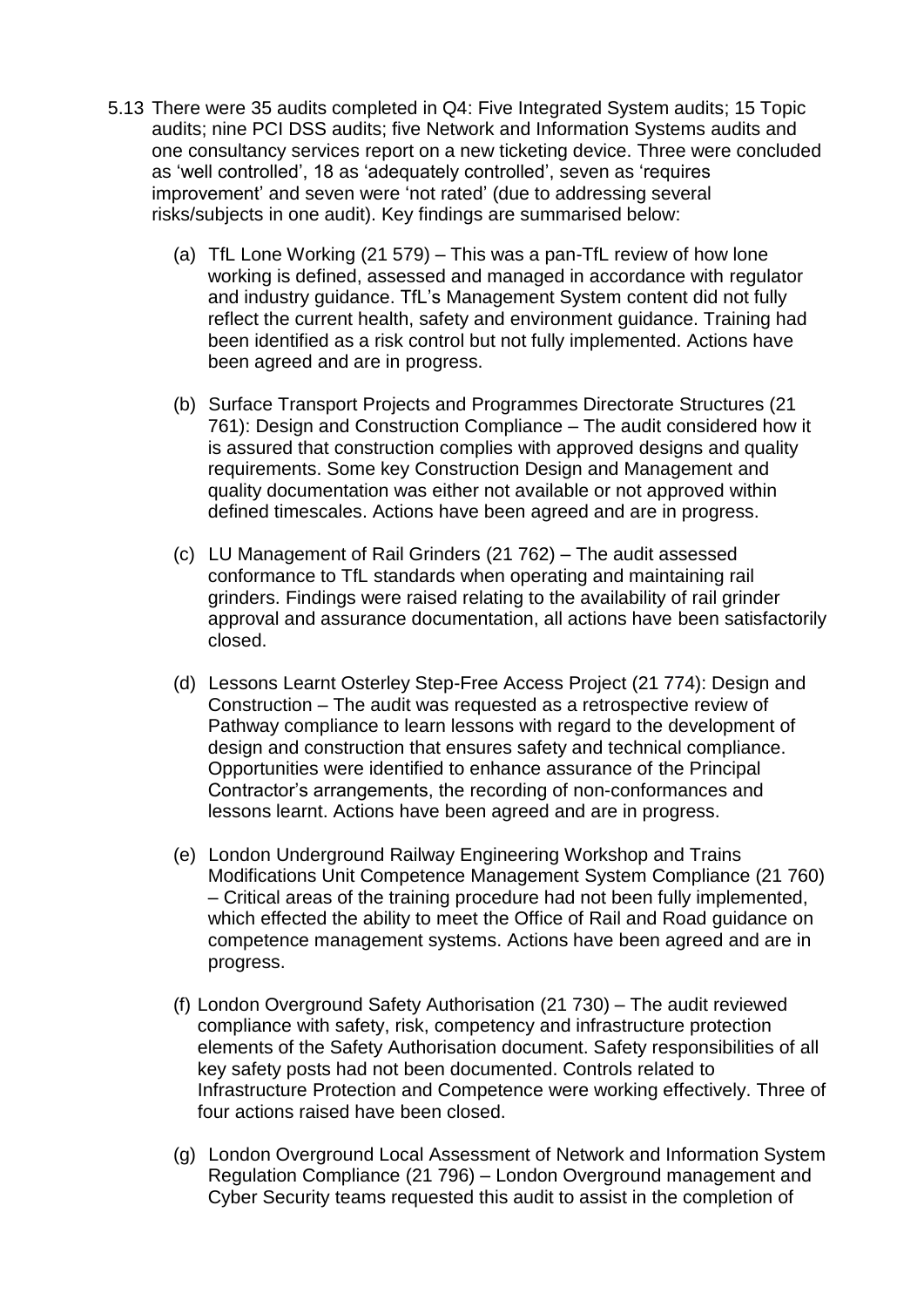their Cyber Assessment Framework (CAF). Data gaps have been closed and the CAF has since been completed and submitted.

5.14 Across the last six periods there has been a steady increasing trend of actions been closed on time (68 per cent). Equally there has been a reducing number of actions granted extensions (currently 11 per cent) in compliance with our procedure. As of Q4 there are currently 68 overdue actions which is an increase. It is noted that the actions from four audits in four different areas make up a significant proportion of the total number of overdue actions (28 out of 44). Actionees receive routine reminders from the Audit team and overdue actions are escalated to the applicable management teams to try and resolve.

#### **Project Assurance**

- 5.15 The Project Assurance team carries out assurance reviews of projects and Programmes across TfL's Investment Programme, with individual projects selected for review following a risk-based assessment. Generally, projects with an estimated final cost over £50m are also subject to (third line) input from the Independent Investment Programme Advisory Group (IIPAG). However, IIPAG's agreed work-bank is determined by the project's risk profile, which includes some projects less than £50m, and not all sub-programmes are reviewed. The IIPAG Quarterly Report is included elsewhere on the agenda. Reports from Project Assurance reviews are considered alongside the Authority request at the subprogramme board or operating business board depending on the size of the project.
- 5.16 Project Assurance also conducts reviews of the sub-programmes to inform annual requests for Authority at the Programmes and Investment Committee.
- 5.17 Project Assurance reviews do not carry an overall conclusion in the same way as audit reports, however, recommendations raised may be designated as critical issues. The Project Assurance team follows up on all recommendations to ensure they have been addressed and reports on those that are overdue to the Programmes and Investment Committee.
- 5.18 Two sub-programme reviews were undertaken during the quarter, IIPAG involved in both. In the same time frame, five project assurance reviews were undertaken, with IIPAG involved in one of these. These reviews gave rise to 23 recommendations being made by Project Assurance of which none were critical issues, with IIPAG making four recommendations, none of which were critical.
- 5.19 A summary of the work completed by Project Assurance in Q4 is included as Appendix 8.

### **Customer Feedback**

5.20 The QSSA team issued 24 questionnaires of which 11 were returned (45 per cent per cent). Satisfaction rates for QSSA remains above 90 per cent with four of five 'dissatisfied' scores coming from a single audit which has been addressed. Internal Audit issued eight questionnaires of which three were returned (38 per cent). Satisfaction rates are 90 per cent with no 'poor' or 'very poor' ratings. A summary of customer feedback forms is included as Appendix 9. We are developing proposals to increase the number of feedback forms received.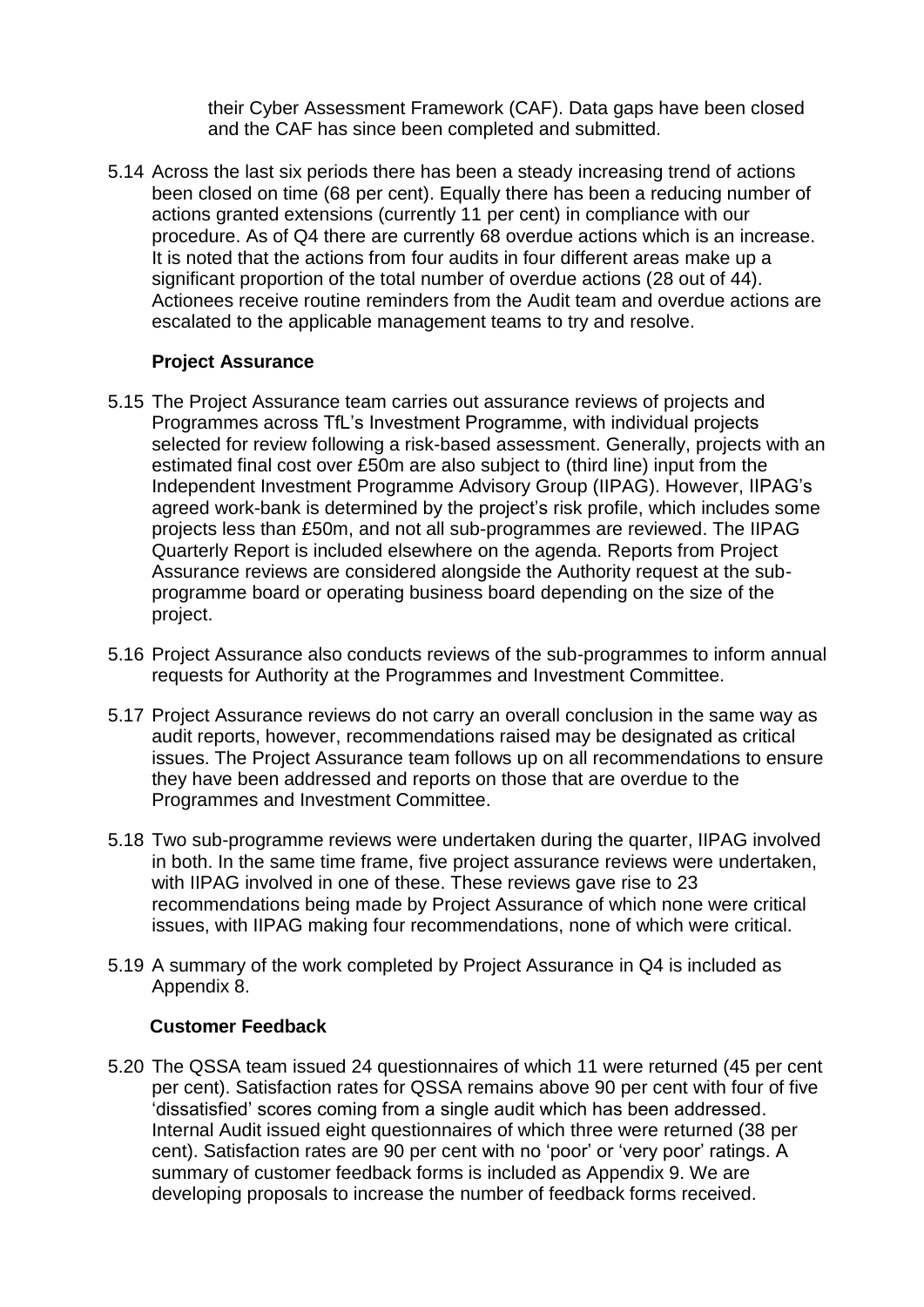# **6 Counter-fraud and Corruption**

- 6.1 The Counter-fraud and Corruption team carries out investigations in all cases of suspected and alleged fraud. They also carry out a proactive programme of fraud awareness, prevention and detection activities designed to minimise TfL's exposure to fraud risk.
- 6.2 A summary of the team's activities during Q4, including information on significant closed fraud investigations, is included as Appendix 10.
- 6.3 Of the 16 cases closed in Q4, nine resulted in internal disciplinary action being taken against TfL employees and 14 were referred to Law Enforcement agencies or reported to Action Fraud, including several of the cases where employees were disciplined. One case resulted in no action being taken, the allegation was investigated and identified as malicious.
- 6.4 The team continues to raise awareness of fraud and corruption across TfL through targeted sessions and presentations. During Q4, members of the team provided a fraud awareness presentation to colleagues from the Technology and Data team (80+ attendees) and hosted a fraud and corruption workshop with the Procurement and Commercial team.
- 6.5 Details of significant new and ongoing fraud investigations during Q4 is included in the paper on Part 2 of the agenda.

## **7 Resources**

- 7.1 At the end of Q4 the Directorate was carrying eight vacancies: four in Internal Audit, one in Project Assurance, one in QSSA, one in Enterprise Risk and one in Counter-fraud and Corruption.
- 7.2 In line with the TfL position on only critical recruitment going ahead at this time, we have been reviewing impacts and submitting requests to start recruitment on a case by case basis as necessary. As such we are now in the process of actively recruiting three of these roles.

# **8 Control Environment Trend Indicators**

8.1 The Q4 indicators are included as Appendix 11.

### **List of appendices to this report:**

- Appendix 1: Level 0 Risks
- Appendix 2: Internal Audit reports issued in Q4 2021/22
- Appendix 3: Work in Progress at the end of Q4 2021/22
- Appendix 4: Work planned for Q4 2021/22
- Appendix 5: Cancelled/ deferred/new audits from 2021/22 audit plan
- Appendix 6: Internal Audit Q4 summary
- Appendix 7: Integrated Assurance Q4 summary
- Appendix 8: Project Assurance Q4 summary
- Appendix 9: Customer Feedback Q4 summary
- Appendix 10: Counter-Fraud and Corruption Q4 summary
- Appendix 11: Control Environment Trend Indicators